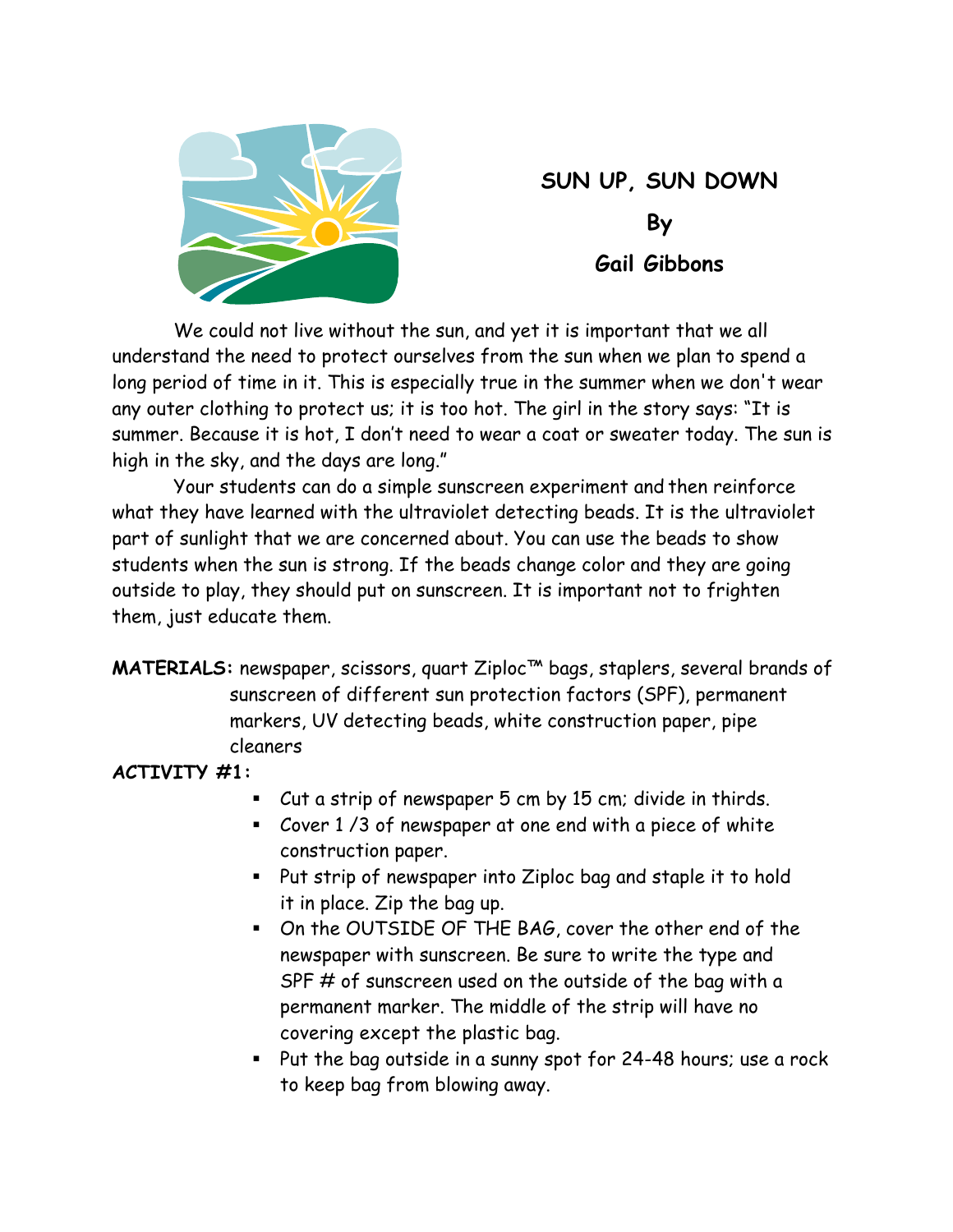Record the changes observed on all three areas of the newspaper strip.

**ACTIVITY #2.** Make a "ring" with one UV bead and a small piece of pipe cleaner; wear out in the sun and observe what happens. What conclusions can you make'? When, where, and why do the UV beads change color?

**SOURCE:** Adapted from an activity of the Chlorine Chemistry Council. UV (ultraviolet) beads are available from www.teachersource.com. A package of assorted colors (#UV-AST)which contains 250 beads costs \$6.95.

**STANDARDS: BSL:** 1.1, 1.2, 1.3, 1.5, 1.8, 1.13, 3.3, 4.8, 4.11, 6.3, 8.3, 11.2, 11.4, 12.1, 12.5 **NCTM:** 4d **SCS:** A1, A2, B1, B3, D2, F1, F4, H2

Gibbons, Gail. Sun Up, Sun Down. Harcourt Brace & Company, 1983, ISBN#0-15- 282782-X.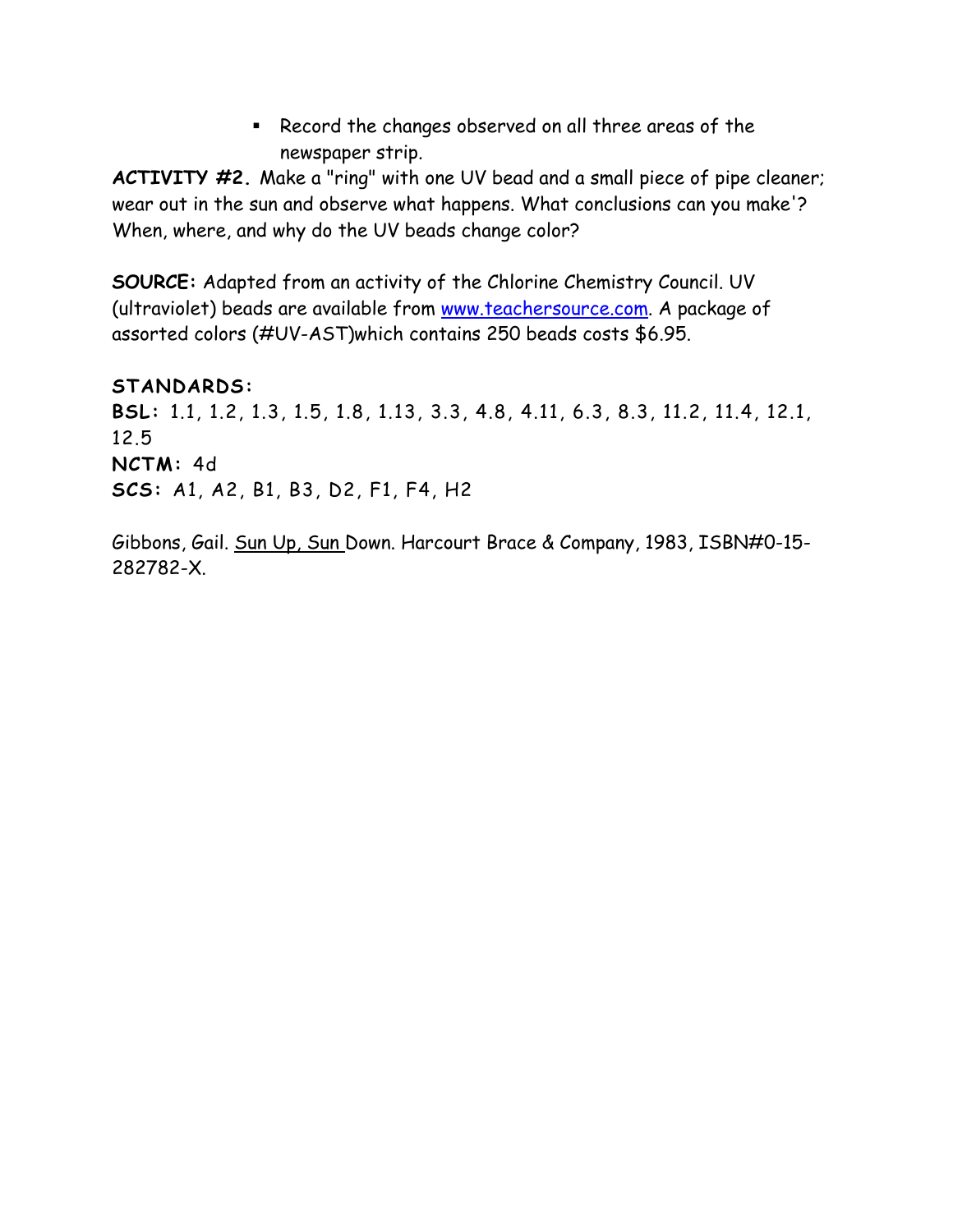| Notes: Sun Up, Sun Down            |  |           |                  |
|------------------------------------|--|-----------|------------------|
| Data Chart:<br>Sunscreen SPF WHITE |  | UNCOVERED | <b>SUNSCREEN</b> |
| $1 - 5$                            |  |           |                  |
| $6 - 10$                           |  |           |                  |
| $11 - 15$                          |  |           |                  |
| $16 - 20$                          |  |           |                  |

## 21-25

- 1. Wear ring for three days and try to observe it under these conditions:
- Outside/sunny
- Outside/cloudy
- Inside by window/sunny
- Inside by window/cloudy
- In car windshield/sunny
- In car side window/sunny

2. Observe how long it takes to change color and how long it takes to change back.

3. My students did the original sunscreen experiment in the spring of 1995. I discovered the ultraviolet beads in the fall of 1995 when I returned to school. We had conducted the sunscreen experiment with the 4th-6th graders. We had the returning 5th-6th graders make rings, test them, and discuss their findings. More than 60% made the connection that the ring is an "indicator" of the presence of ultraviolet rays. I will do the sunscreen experiment this spring with my fourth graders. When they made their rings in September, they were studying materials like the Touch-It™ and Goldenrod papers that change color.

4. I had shown them the segment in the "WILD WEST" program from the Scientific American Frontiers Series in which scorpions in the California desert can be located and studied during nighttime hours because they glow in the presence of ultraviolet light.